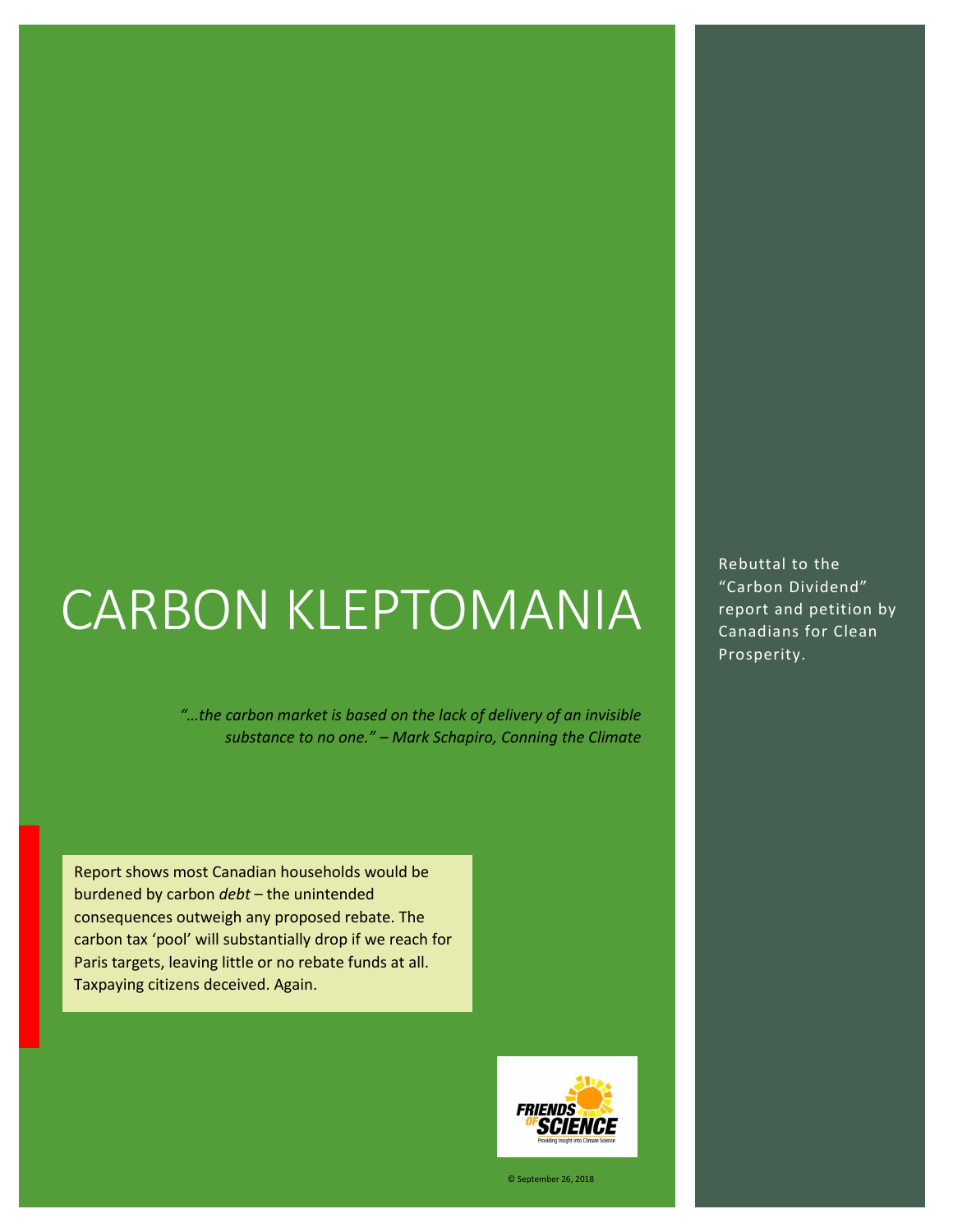## Carbon Kleptomania

*"Investors need to realize that any business built on government policies that impoverish ordinary people will never be secure and sustainable."*

Page | 1

*– Matthew Sinclair "Let Them Eat Carbon: The Price of Failing Climate Change Policies, and How Governments and Big Business Profit from Them"*

*"Kleptomania (klep-toe-MAY-nee-uh) is the recurrent inability to resist urges to steal items that you generally don't really need and that usually have little value." – Mayo Clinic <sup>1</sup>*

Canadians for Clean Prosperity issued a report by Mark Cameron, based on commissioned research by Dave Sawyer of EnviroEconomics, which modelled (computer simulated) potential benefits of carbon tax rebates. The report was entitled *"Federal Carbon Price Impacts on Households in Alberta, Saskatchewan and Ontario"* released on or about Sept. 22, 2018.

The report confuses the notion of a 'dividend' (which is a profit-share return on a successful business investment) with a carbon tax 'rebate' which is a **subsidy** to low income families who are burdened by the carbon taxes on their personal energy use (gasoline, natural gas, electricity), and the carbon taxes embedded in the products or services they pay for. Businesses must pay carbon taxes, which are treated like any other operating expense. *That cost is passed on to the consumers.*

The report from 'Clean Prosperity' falsely says *"There will be enough funds to give households back more than they paid in because carbon taxes are collected not only on households but also on business and industrial emissions."* Households, as consumers, pay for the carbon taxes that are initially charged to businesses as those costs are embedded in the price of all products.

Cameron's report<sup>2</sup> reframes carbon taxes that come *from* the pockets of citizens as if a carbon **dividend**, such as that paid by profitable corporations back to shareholders.

Citizens of Canada are not *investing* in something when they use vital energy resources to heat their homes, light the lights, drive to work, or have a job where energy is an integral factor for the work to exist. They are paying for a product and delivery of service. Energy – especially in Canada – a 'winter' country – is an **essential means of survival.**



Pioneer woman gathering buffalo chips (dung)

l

Years ago, our aboriginal and pioneer ancestors burned wood and dung – "buffalo chips" – to keep warm and cook food at the camp fire. Imagine the government would have taxed them on these basics they needed to survive! There is no difference today on coal, natural gas and oil – without them, modern society would collapse into anarchy within days. $3$  Thus, the concept of a tax like this on essential services is fundamentally contrary to the motto of Canada – "Peace, Order and Good Government."

<sup>1</sup> <https://www.mayoclinic.org/diseases-conditions/kleptomania/symptoms-causes/syc-20364732>

<sup>2</sup> [https://d3n8a8pro7vhmx.cloudfront.net/conservativeforward/pages/13/attachments/original/1537559269/carbon-dividends-would-benefit](https://d3n8a8pro7vhmx.cloudfront.net/conservativeforward/pages/13/attachments/original/1537559269/carbon-dividends-would-benefit-canadian-families-dated.pdf?1537559269)[canadian-families-dated.pdf?1537559269](https://d3n8a8pro7vhmx.cloudfront.net/conservativeforward/pages/13/attachments/original/1537559269/carbon-dividends-would-benefit-canadian-families-dated.pdf?1537559269)

<sup>&</sup>lt;sup>3</sup> <http://blog.friendsofscience.org/2018/05/13/how-reliant-on-fossils-fuels-are-people-in-ontario/>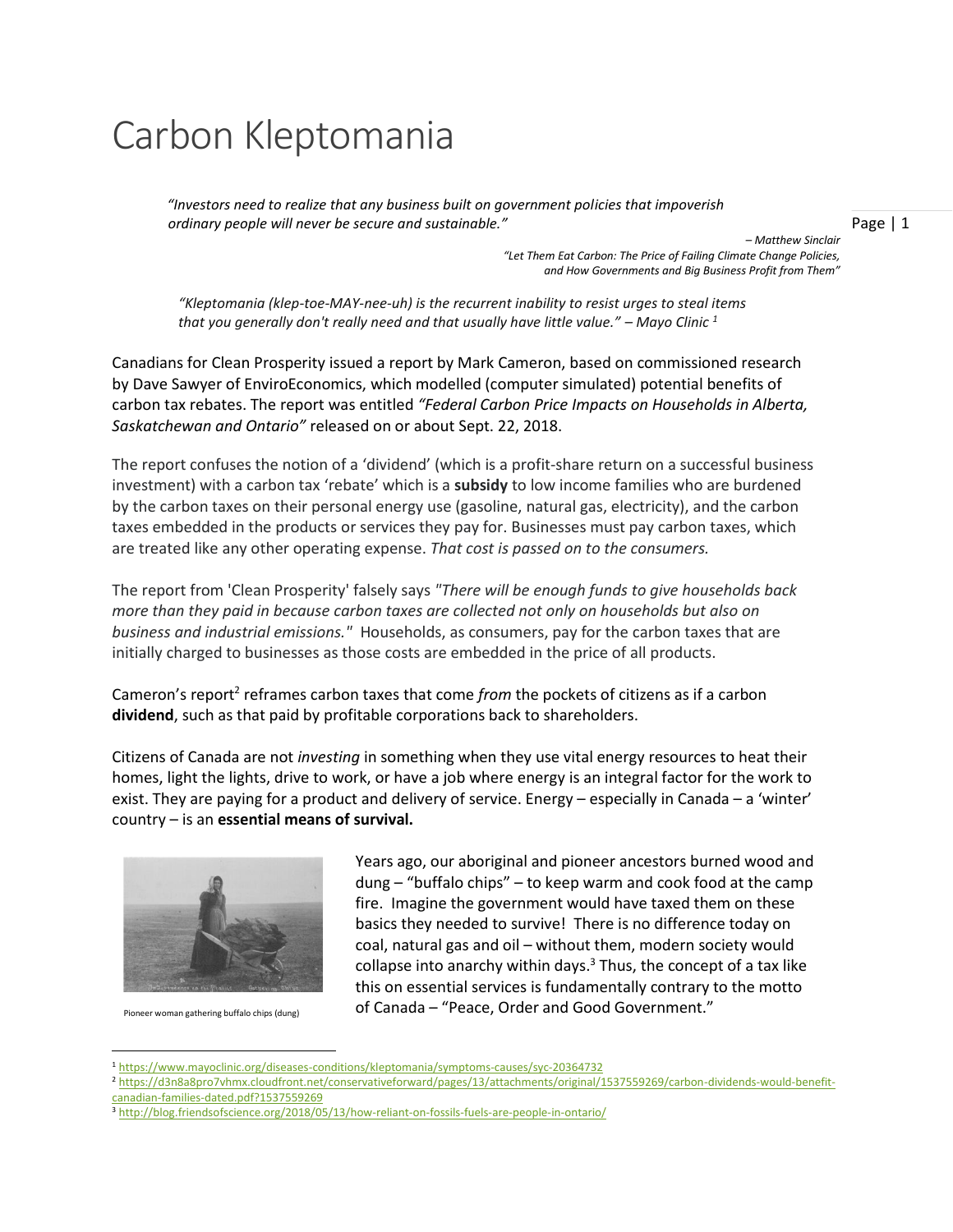Friends of Science Society rejects this 'dividend' distortion. Taxes on citizens are not comparable to shareholder dividends; dividends are beneficial returns on increasing profit. By contrast, carbon taxes take the most from the poor, favor green crony capitalists, hurt the most vulnerable of our Canadian society and run small and medium sized businesses into the ground.

This report is a compilation of relevant commentaries by Robert Lyman, Ottawa energy policy consultant, former public servant of 27 years. He also served as a diplomat for 10 years prior to that. Page | 2

#### Eight Ways Carbon Taxes Make Your Life Harder

#### 1. Devastating for Poor and Vulnerable – Heat or Eat Poverty

- ♦ Carbon pricing has a disproportionate impact on those with low incomes.
- According to the U.S. Bureau of Economic Research, carbon prices, depending on how broadly applied, place cost burdens 1.4 to 4 times higher on the lowest fifth of the income earners than it does on the highest fifth.
- ♦ A \$15 per tonne tax adds about \$325 per year in energy costs
- Taxing natural gas for home heating will affect the elderly even more.

#### 2. Harmful to Canadian Competitiveness

- ♦ Carbon prices harm competitiveness
- They add to the input costs of firms, making it more difficult to compete with others that are not so taxed in either the Canadian or export markets
- ♦ The situation is made worse because of tax changes in the USA
- $\blacklozenge$  Between 2015 and 2017, Canada ranked 16<sup>th</sup> out of top 17 OECD countries for business investment

#### 3. Deadweight Loss on Economy

- Carbon taxes impose a "deadweight loss" on the economy; that is, a cost to the economy over and above the amount raised by the government
- ♦ Production costs rise, and real wages decline, imposing at least a \$1.30 loss in economic welfare from \$1.00 in tax revenue
- ◆ The effect is worse in countries that already have large existing taxes.

#### 4. Ineffective in Reducing Demand

 $\overline{\phantom{a}}$ 

- ♦ Carbon prices do little to reduce demand
- Gasoline and diesel fuel demand have traditionally been very unresponsive to higher prices, especially in the short term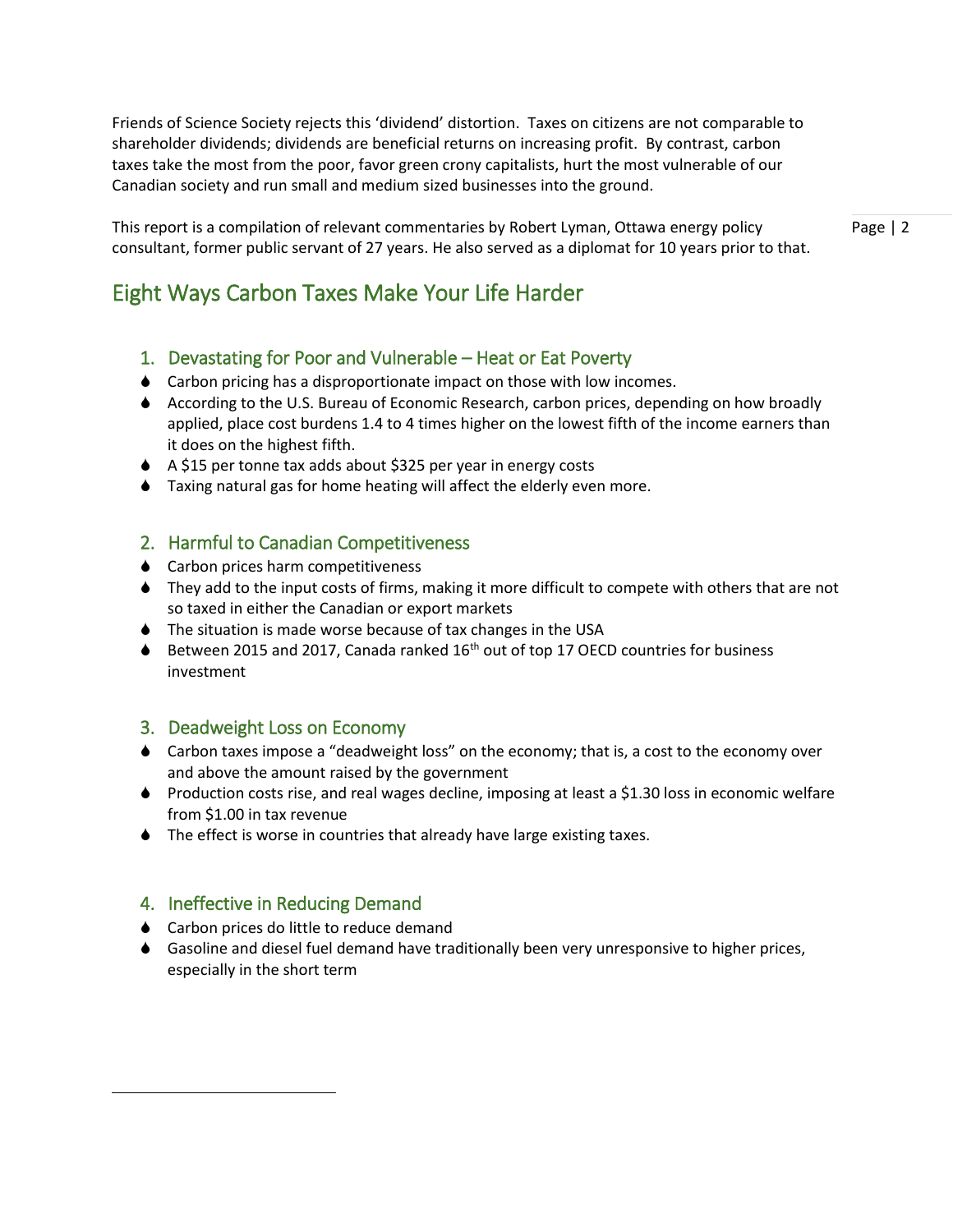- $\bullet$  In Norway, gasoline prices are equivalent to Cdn \$2.61 per litre, yet demand is rising. Unlike Norway, Canada's distances are much greater; industry, agriculture, and general life require substantial travel. Canadians have no choice.
- $\bullet$  To reach the higher emission reduction targets would require the complete elimination of oil and gas use

How Norway fits into Canada.

Page | 3

#### 5. Burdened with Existing Fuel Taxes

- Carbon pricing ignores the effect of pre-existing taxes and regulations
- Federal and provincial excise and sales taxes on gasoline in Ontario averaged 42 cents per litre in 2017. Carbon taxes will add 12 cents per litre by 2022 or, about \$200 per year to the annual gasoline bill.
- Due to regulation, vehicle fuel efficiency will already increase by 50% over 2008 models by 2025.

#### 6. Instituted with No Cost-Benefit Analysis

- Carbon tax rates bear no relationship to either the "costs" of climate change or the prices that, in theory, would attain the emissions reduction targets.
- Ontario conducted no cost-benefit analysis either of its recent climate policy or of carbon pricing. Alberta did no cost-benefit analysis. The Federal Government's paltry carbon tax report and Gender-Based Analysis had no hard figures for valid analysis – just platitudes.

#### 7. Carbon Taxes Do Not Replace Other Taxes – They Pile-On More

- Carbon prices do not replace the other regulations and programs to reduce emissions.
- Across Canada there are 272 different programs in place at the provincial level alone, with more added every year.
- Instead of allowing the market to determine the lowest cost of emissions reduction, the Ontario government wants to choose the winners and losers.

#### 8. It's a Revenue Grab for Big Government

 $\bullet$  It's a revenue grab.

 $\overline{\phantom{a}}$ 

- The federal and several provincial governments claim the carbon tax will be revenue neutral and most monies would be rebated to those most in need. This claim ignores the cost of a new layer of bureaucracy to collect, count and disseminate funds. UK carbon pricing has driven up heat-oreat poverty.<sup>4</sup>
- According to the Institute for Climate Economics, of the 40 carbon pricing regimes in places in the world today, only 29% of the revenues were recycled back into the economy. The rest was spent on other climate programs or simply added to the treasury.
- Carbon taxes are extremely costly and pointless virtue signaling.

<sup>4</sup> <https://www.spectator.co.uk/2014/04/let-them-eat-carbon-credits/>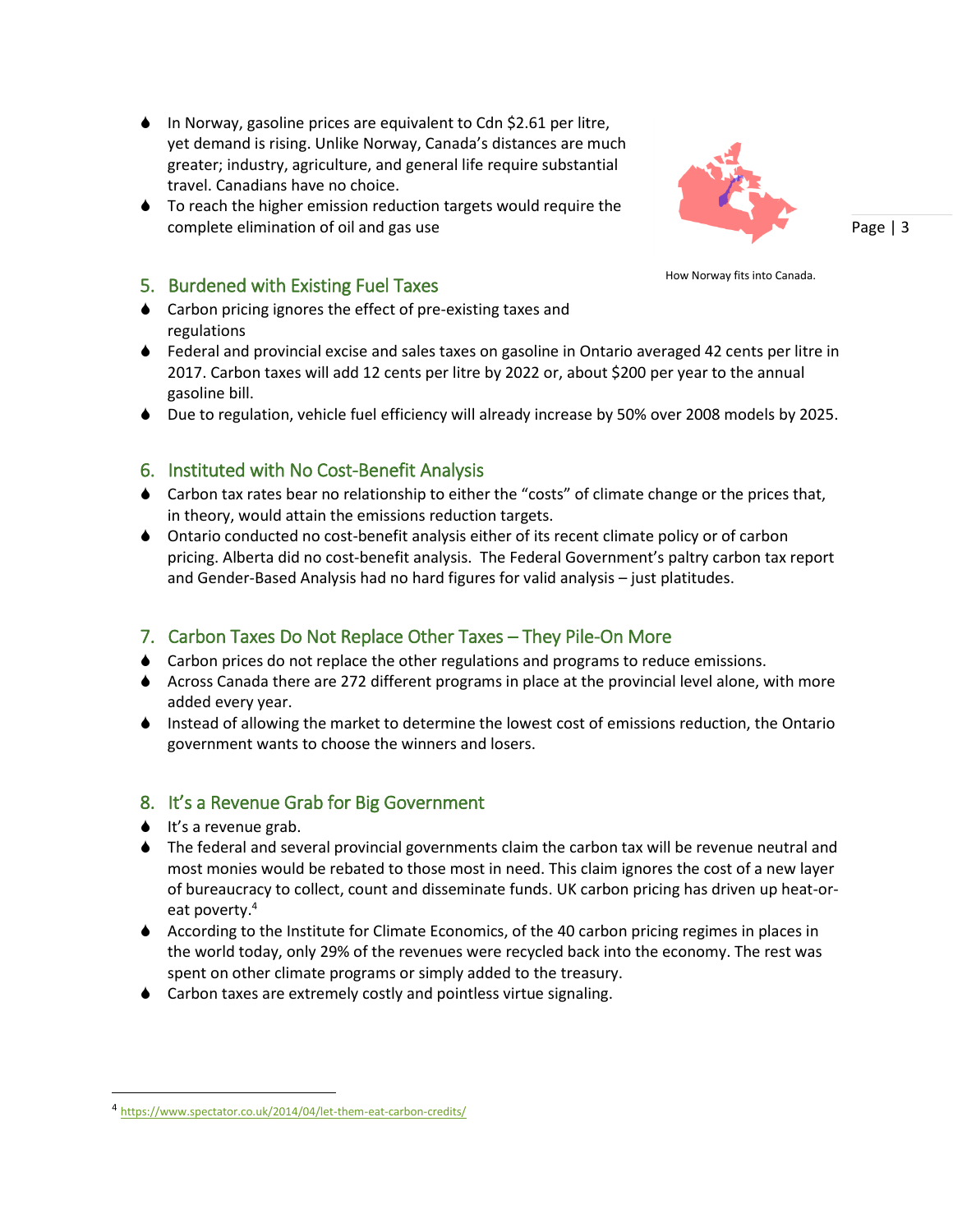#### Carbon Revenues will Decline to Nothing If Paris Agreement is Met

So…No rebates. And no jobs.



There is presently no technology that can achieve these reductions. This is requires shutting down major industries completely - while the rest of the world builds more coal/natural gas/oil terminals and industries. No other nation is doing this.

Achieving the COP-21 Paris Agreement targets set for 2030 and 2050 clearly cannot be accomplished by minor changes in energy use, energy efficiency improvements and minor changes in lifestyle. What is at issue is the prospect of fundamental structural change in Canada's energy economy, in the economic fortunes of Canada's regions and in Canadians' standard of living. Using the 50% reduction by 2050 (from 704 Mt in 2016 to 366 Mt in 2050, a reduction of 338 Mt), some or all of the following changes would be required:

- Complete elimination of Canada's coal, oil and natural gas industries;
- Complete elimination of the use of coal and natural gas-fired power plants for electricity generation;
- Significant reductions in Canada's energy-intensive industries like mines and minerals; petrochemicals; iron, steel and aluminum; auto and parts manufacturing, and cement;
- Significant reductions in use of aircraft for commercial and tourist purposes;
- Significant reduction in the number of private vehicles;
- Major changes in farming practices;

 $\overline{\phantom{a}}$ 

- Unprecedented shifts of freight transportation from truck to rail and of passenger transportation from aircraft and private cars to heavy rail and light transit; and
- Extensive and extremely costly electrification of the transport system.

Though many supporters of renewables like wind, solar, geothermal, and tidal **believe** these could replace conventional coal, natural gas, oil, hydro, and nuclear, there is no evidence to support this belief.<sup>5</sup> After 40 years of highly subsidized wind and solar, worldwide wind and solar combined supply only about 2% of world energy.<sup>6</sup> Wind and solar are intermittent and not energy dense. They cannot support basic society, let alone one of high culture and aviation. <sup>7</sup> They are made from fossil fuels.

<sup>5</sup> <https://www.sciencedirect.com/science/article/pii/S1364032117304495>

<sup>6</sup> <http://blog.friendsofscience.org/2018/04/09/the-international-energy-agency-global-energy-and-co2-status-report-2017/>

<sup>7</sup> https://www.cambridge.org/core/journals/mrs-energy-and-sustainability/article/lessons-from-technology-development-for-energy-andsustainability/2D40F35844FEFEC37FDC62499DDBD4DC/core-reader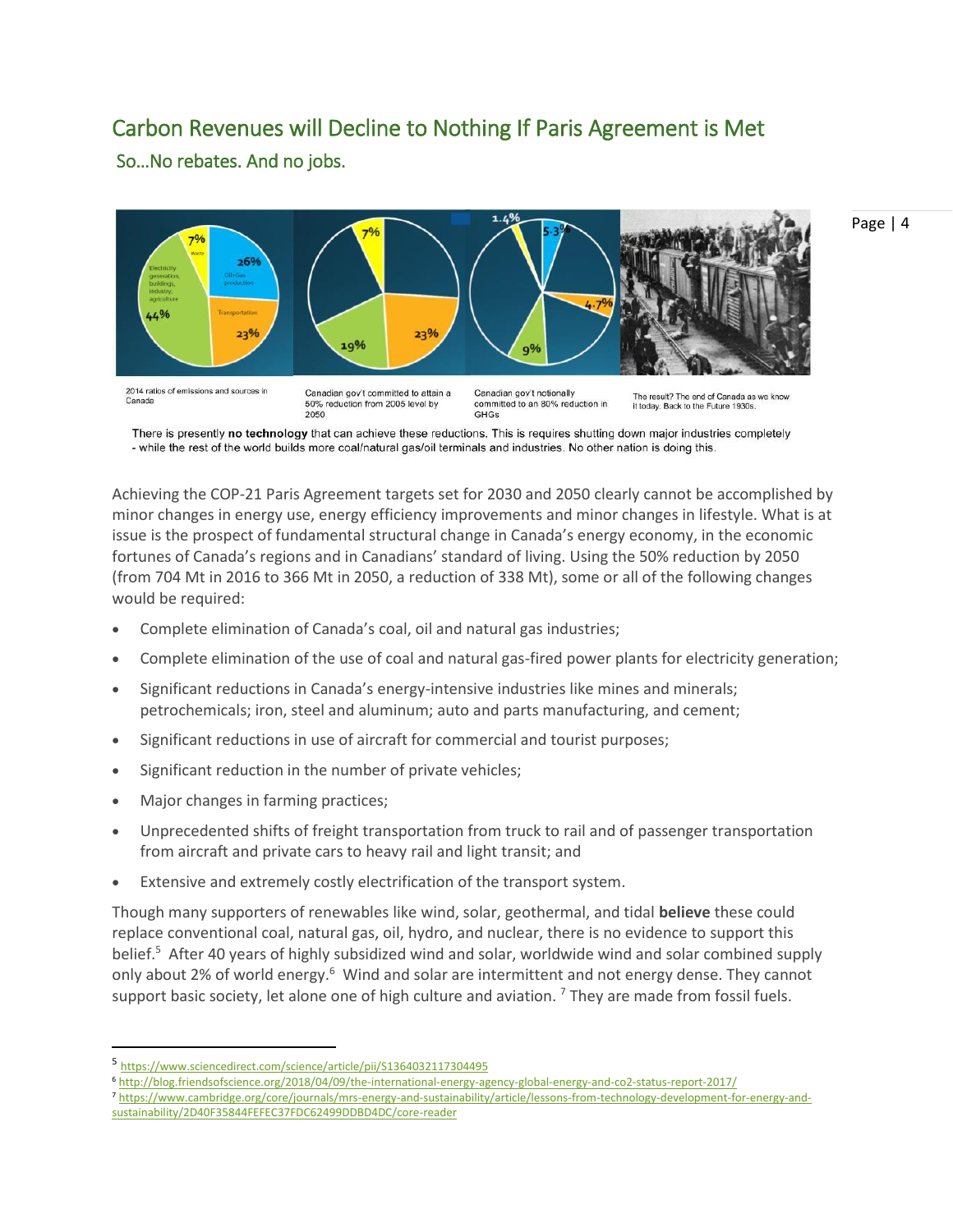### The 2-degree-C Delusion

| Unconcerned<br>about climate<br>- likely more<br>concerned about<br>health care,<br>education, the<br>economy, jobs,<br>trade,<br>immigration, or<br>global terrorism. | Concerned<br>about<br>pollution more<br>than Climate | Concerned<br>about human<br>impacts on<br>Climate | Concerned<br>about Climate,<br>and pollution<br>but want to<br>see a Cost-<br><b>Benefit</b><br>Analysis | <b>Worried about</b><br><b>Climate</b><br>$Change - but$<br>find messages<br>confusing and<br>contradictory.<br>"Why does Al<br>Gore fly so<br>much?" "If there<br>was warming<br>and cooling<br>before, how is<br>this different?" | Angry that<br>people think<br>the economy<br>matters over<br>climate and<br>future of the<br>planet. "What<br>about my kids?" | <b>Terrified of a</b><br><b>climate</b><br>apocalypse.<br>May decide to<br>go vegan, not to<br>have children,<br>not to drive or<br>may engage in<br>other sacrifice to<br>save the planet. |  |
|------------------------------------------------------------------------------------------------------------------------------------------------------------------------|------------------------------------------------------|---------------------------------------------------|----------------------------------------------------------------------------------------------------------|-------------------------------------------------------------------------------------------------------------------------------------------------------------------------------------------------------------------------------------|-------------------------------------------------------------------------------------------------------------------------------|---------------------------------------------------------------------------------------------------------------------------------------------------------------------------------------------|--|
| A Spectrum of Some Views on Climate Change                                                                                                                             |                                                      |                                                   |                                                                                                          |                                                                                                                                                                                                                                     |                                                                                                                               |                                                                                                                                                                                             |  |

We live in a democracy. As with any topic, there will be diverse points of view and demands for change depending on one's values. We have to find solutions that are cost-effective and reasonable.

Many 'mantras' have made for strong voices in one direction or the other. Let us take some time to untangle a few of these.

- 1. The 2 degree Celsius target is a 'delusion' according to Ted Nordhaus, the nephew of William Nordhaus, an economist who first arbitrarily came up with this idea in the 1970's. Nordhaus explains "Why the 2 degree C target is a delusion" in Foreign Affairs, noting that it is very difficult to decarbonize a society that is reliant on oil, natural gas and coal.<sup>8</sup> Thus, we should not feel pressure to reach for the unattainable, but rather methodically work on solutions. This means the UNPRI investors<sup>9 10</sup> and the CDP signatories<sup>11 12</sup> should stand down from their aggressive demands that corporations and government comply with a mythical, presently unattainable, arbitrary goal.
- 2. "Carbon pollution...we're using the air like a sewer." At a recent public meeting in Saskatchewan, Prime Minister Trudeau made many comments about 'carbon' as a pollutant and that polluters should pay. He is misinformed. Carbon dioxide is not a pollutant and not listed as one. Since at least 1970 and in some places before, industry has worked with government to reduce the real noxious polluting emissions. The National Air Pollution Surveillance (NAPS) program has 286 air monitoring sites in 208 communities.<sup>13</sup> Industrial operations typically also have their own monitors. Provinces may have more. The NAPS program has effectively reduced noxious emissions (nitrogen oxides, sulfur oxides, lead, mercury, cadmium, soot, carbon

 $\overline{a}$ 

<sup>8</sup> <https://www.foreignaffairs.com/articles/world/2018-02-08/two-degree-delusion>

<sup>9</sup> [http://blog.friendsofscience.org/2017/02/01/new-reports-challenge-share-on-climate-change-risk-and-denial-for-pension-fund-trustees-and](http://blog.friendsofscience.org/2017/02/01/new-reports-challenge-share-on-climate-change-risk-and-denial-for-pension-fund-trustees-and-corporate-boards/)[corporate-boards/](http://blog.friendsofscience.org/2017/02/01/new-reports-challenge-share-on-climate-change-risk-and-denial-for-pension-fund-trustees-and-corporate-boards/)

<sup>10</sup> <https://blog.friendsofscience.org/2016/08/08/an-open-letter-to-clients-and-investors-of-nei-investments/>

<sup>11</sup> <https://www.cdp.net/en>

<sup>12</sup> [https://b8f65cb373b1b7b15feb-](https://b8f65cb373b1b7b15feb-c70d8ead6ced550b4d987d7c03fcdd1d.ssl.cf3.rackcdn.com/cms/reports/documents/000/001/327/original/oil-gas-report-exec-summary-2016.pdf?1479834286)

[c70d8ead6ced550b4d987d7c03fcdd1d.ssl.cf3.rackcdn.com/cms/reports/documents/000/001/327/original/oil-gas-report-exec-summary-](https://b8f65cb373b1b7b15feb-c70d8ead6ced550b4d987d7c03fcdd1d.ssl.cf3.rackcdn.com/cms/reports/documents/000/001/327/original/oil-gas-report-exec-summary-2016.pdf?1479834286)[2016.pdf?1479834286](https://b8f65cb373b1b7b15feb-c70d8ead6ced550b4d987d7c03fcdd1d.ssl.cf3.rackcdn.com/cms/reports/documents/000/001/327/original/oil-gas-report-exec-summary-2016.pdf?1479834286)

<sup>13</sup> [https://www.canada.ca/en/environment-climate-change/services/air-pollution/monitoring-networks-data/national-air-pollution](https://www.canada.ca/en/environment-climate-change/services/air-pollution/monitoring-networks-data/national-air-pollution-program.html)[program.html](https://www.canada.ca/en/environment-climate-change/services/air-pollution/monitoring-networks-data/national-air-pollution-program.html)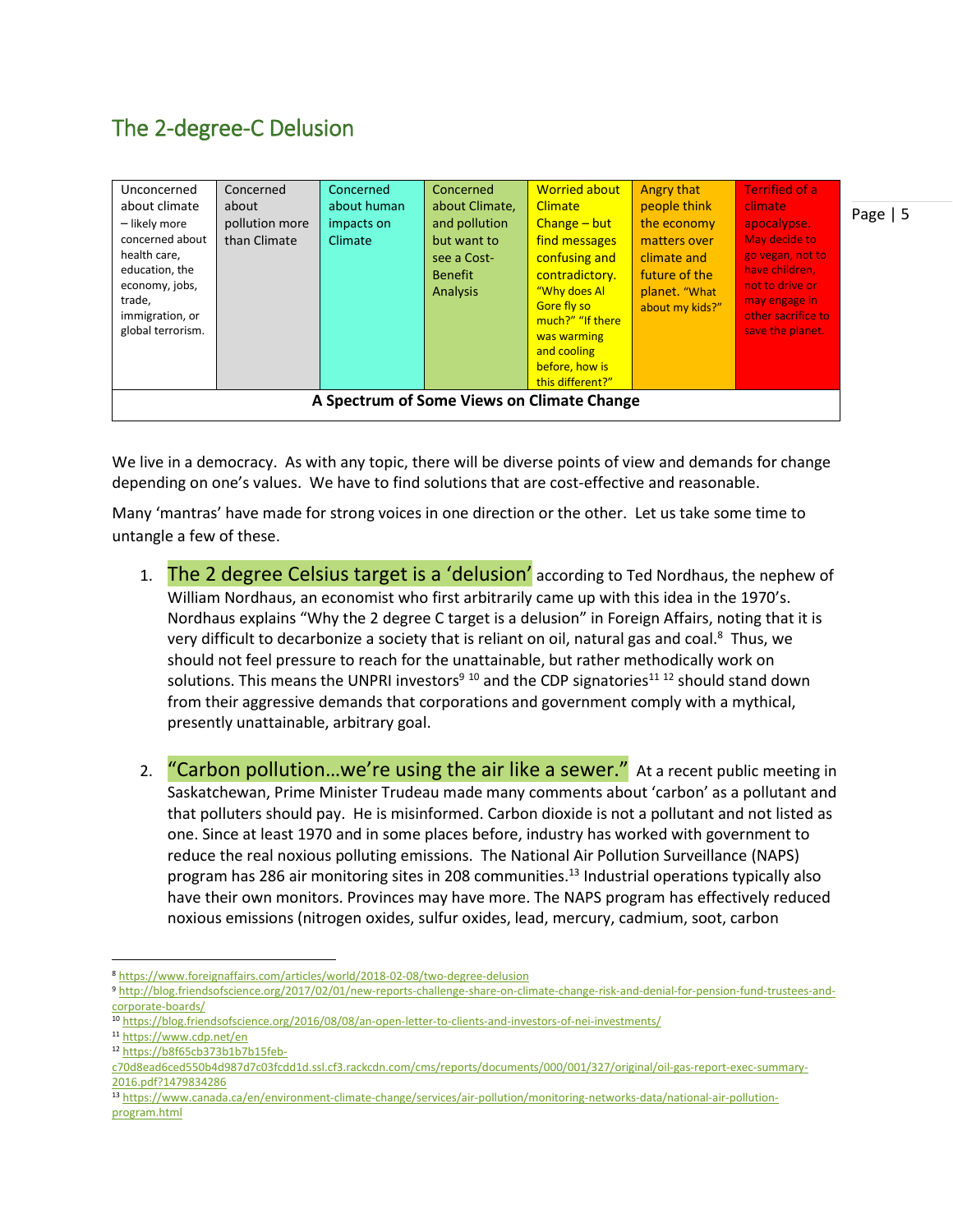is reported live in short intervals.<sup>16</sup> Canada's NAPS system also monitors air quality 24/7 and the  $\;$  Page | 6 monoxide, etc.). Canada has some 37 GHG reduction regulations, programs and subsidies already in place.<sup>14</sup> In most of Canada, most of the time, our air quality stands in the top 3 countries of the world.<sup>15</sup> Non-compliant industries that emit more than they are permitted are fined and can be shut down. In Alberta, large emitters report hourly. Alberta's Air Health Quality GEM-MACH system does models of satellite and ground inputs to evaluate and forecast air quality twice daily. National air quality is reported by Environment Canada.<sup>17</sup>

- 3. Humans do impact the earth and regional climate. As described by Sir John Houghton's definition of human-caused elements of climate change in the first intergovernmental climate report in 1997, human influence is through land use, agriculture, deforestation, water diversion, urban development and the use of greenhouse gas emitting fossil fuels. Since 2003, scientists have known that carbon dioxide from human industry is not the dominant factor in climate change. <sup>18</sup> This was confirmed in 2005.<sup>19</sup> In 2006, Al Gore's movie, "An Inconvenient Truth" came out and the public took up the climate change 'crisis' cry. This is also about the same time that the ClimateWorks billionaires began their global push for cap and trade, by funding environmental groups for millions of dollars annually. <sup>20</sup> *Science was outshouted.* The 2013 IPCC AR5 report showed a 15-year hiatus in global warming since before the Kyoto Accord ratification. Dr. Judith Curry testified to the US Senate that "Carbon dioxide is not a control knob that can fine tune climate" and that reducing carbon dioxide – even if possible – may be futile because natural influences like solar cycles, volcanoes and other unexpected surprises can affect climate through warming or cooling, far beyond human influence.<sup>21</sup> She is not the only scientist holding this view.
- 4. Lack of cost-benefit analysis = economic and energy catastrophe. Lack of costbenefit analysis on using wind/solar renewables as a means of reducing carbon dioxide and 'greening' the grid has led to energy catastrophes in Europe,<sup>22</sup> Ireland,<sup>23</sup> the UK,<sup>24</sup> Australia<sup>25</sup> and Ontario.<sup>26</sup> Energy costs have skyrocketed, heat-or-eat poverty has hit the middle-and lowerincome echelons; meanwhile the rich have enjoyed subsidized solar panels and expensive Electric Vehicles – subsidized by those who can least afford it. Ireland implemented wind farms, believing they would reduce carbon dioxide emissions – only to find out cost skyrocketed, emissions hardly reduced (because back-up natural gas plants work overtime to match erratic wind generation and keep the power grid stable), and now they will be fined 600 million euros for missing their EU greenhouse gas reduction targets. Some green cronies have made lots of money on these deals; the people have suffered and now a transnational body will fine them

 $\overline{a}$ 

<sup>21</sup> <https://curryja.files.wordpress.com/2014/01/curry-senatetestimony-2014-final.pdf>

<sup>14</sup> <http://blog.friendsofscience.org/2017/05/10/can-canada-survive-climate-change-policy/>

<sup>15</sup> <http://aqicn.org/faq/2015-05-16/world-health-organization-2014-air-pollution-ranking/>

<sup>16</sup> <http://airquality.alberta.ca/map/>

<sup>17</sup> [https://www.weather.gc.ca/airquality/pages/index\\_e.html](https://www.weather.gc.ca/airquality/pages/index_e.html)

<sup>18</sup> <https://www.springer.com/us/book/9783642623738>

<sup>19</sup> <https://www.nap.edu/catalog/11175/radiative-forcing-of-climate-change-expanding-the-concept-and-addressing>

**<sup>20</sup>** [ClimateWorks Foundation -](https://wikileaks.org/podesta-emails/fileid/57594/16165) WikiLeaks **<https://wikileaks.org/podesta-emails/fileid/57594/16165>**

<sup>&</sup>lt;sup>22</sup> [http://nlvow.nl/wp-content/uploads/2014/08/germany\\_lessonslearned\\_final\\_071014.pdf](http://nlvow.nl/wp-content/uploads/2014/08/germany_lessonslearned_final_071014.pdf)

<sup>&</sup>lt;sup>23</sup> <http://blog.friendsofscience.org/2017/12/09/the-costs-of-wind-energy-in-ireland-new-report/>

<sup>&</sup>lt;sup>24</sup> <https://www.friendsofscience.org/index.php?id=653>

<sup>25</sup> <https://www.goulburnpost.com.au/story/5045070/australias-energy-crisis/>

<sup>26</sup> [https://www.cbc.ca/radio/thecurrent/the-current-for-september-1-2016-1.3744010/people-have-to-choose-between-heating-and-eating](https://www.cbc.ca/radio/thecurrent/the-current-for-september-1-2016-1.3744010/people-have-to-choose-between-heating-and-eating-rising-hydro-costs-hit-ontarians-1.3744013)[rising-hydro-costs-hit-ontarians-1.3744013](https://www.cbc.ca/radio/thecurrent/the-current-for-september-1-2016-1.3744010/people-have-to-choose-between-heating-and-eating-rising-hydro-costs-hit-ontarians-1.3744013)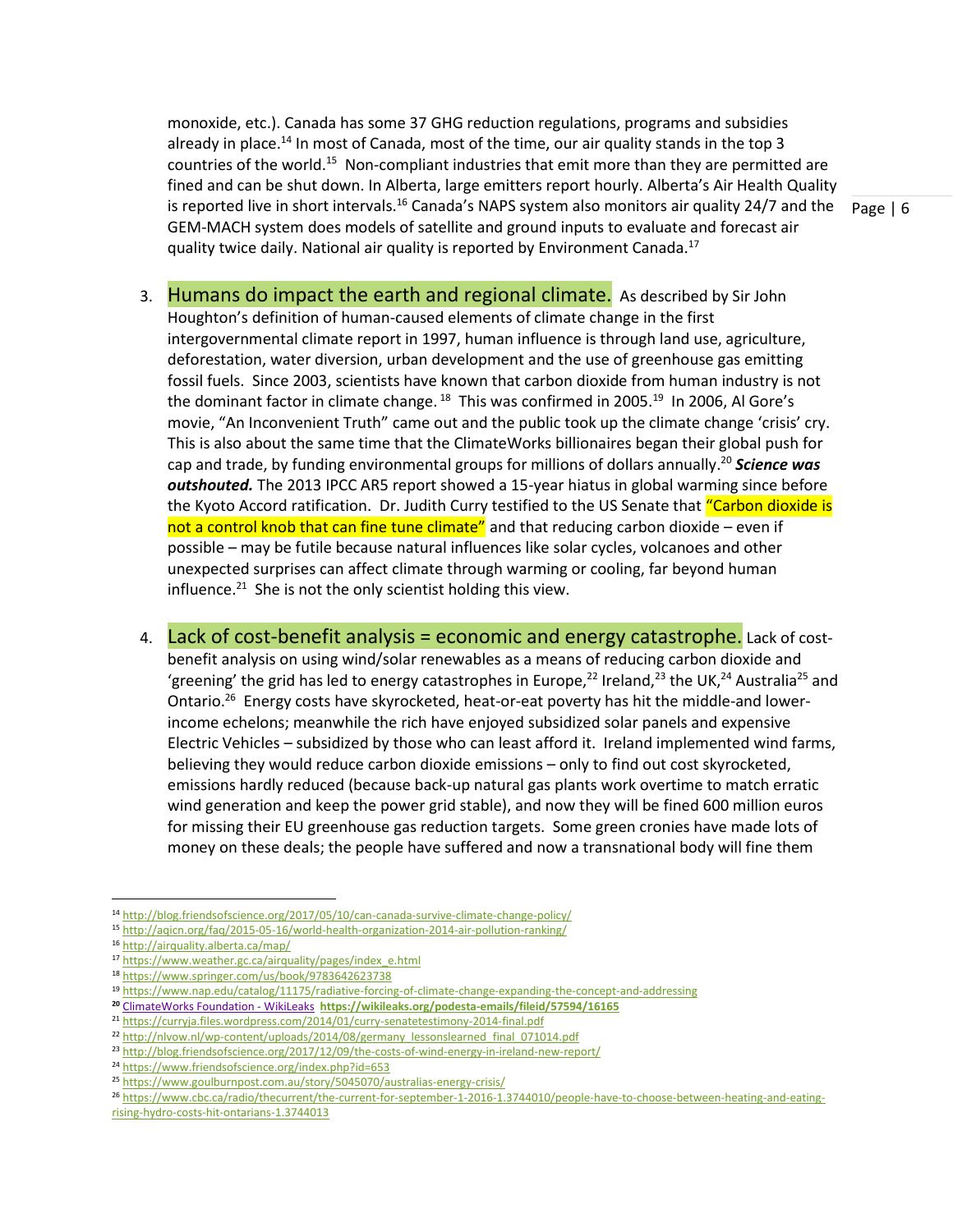even more! No cost benefit analysis…. because it would have shown what a poor deal the Irish were going into. This is against all principles of a sovereign nation and democratic principles.

5. Why the Economy Matters as Much as the Environment. Public services use public funds – these are limited, and we have diverse needs. Since Climate Change has been framed as an 'urgent crisis' a lot of money has been thrown at climate-related programs, with little effort to monitor the effectiveness. Author, economist and researcher Bjorn Lomborg is extremely critical of this approach. He found that in most of the world, climate change is NOT a public priority – and that if the money presently spent on vague 'stop climate change' programs was applied to the real, tangible needs of people, most serious problems of hunger, lack of means and pollution could be solved or grandly mitigated. The carbon tax – said to be payment against 'future' damages, is spent in the present, often on pet projects of governments or their green cronies. Real needs are left unmet. This is immoral, wasteful and just plain wrong.

#### Robert Lyman – Some Final Thoughts



 $\overline{\phantom{a}}$ 

The government's claim that it will return all the funds to taxpayers has proven to be false in every jurisdiction that has implemented a carbon pricing regime so far. Among all the regimes in place in the world today, 71% of the revenues are used for new programs or subsidies to various groups and industries, not returned to the public.<sup>27</sup>

In most places, carbon taxes and carbon fees from Cap and Trade have been only in the \$15 to \$30 per tonne range. That is just the beginning, and yet the tax revenues to governments are already immense.<sup>28</sup>

Revenues from carbon taxes on the present schedule of increases will be far more than people realize. My estimate is that, had the Ontario cap and trade plan continued and the carbon price rose to \$40 per tonne by 2022 (and Ontario emissions decline by 6% to 156 megatonnes), the Ontario government's revenues in that year would have been \$6.24 billion. By 2030, assuming emissions decline by 20% from 2015 levels to 133 Mt and the price per tonne rose to \$80, Ontario revenues would be \$10.6 billion per year. The numbers would be far higher at the national level. By the time carbon taxes rose to \$200 per tonne, the revenues from carbon taxes would rival those from personal income taxes.

The purpose of the higher and higher taxes is not only to "incentify" energy efficiency and fuel switching, it is to shut down entire industries that are emissions intensive. Those industries include the ones that form the backbone of the Canadian economy - oil and gas, mining, metals fabrication, iron, steel, cement, petrochemicals and auto and parts manufacturing.

High taxes do not work in promoting fuel switching when the technologies are not there to be switched to. That is certainly the case for most of the transportation system.<sup>29</sup> Governments cannot force the pace of technology commercialization.

<sup>27</sup> [https://www.i4ce.org/wp-core/wp-content/uploads/2017/10/Global-Panorama-Carbon-prices-2017\\_FINAL\\_5p-2.pdf](https://www.i4ce.org/wp-core/wp-content/uploads/2017/10/Global-Panorama-Carbon-prices-2017_FINAL_5p-2.pdf) <sup>28</sup> Some parties are pushing for a \$400/ton carbon tax

[https://www.prweb.com/releases/hothouse\\_earth\\_is\\_agenda\\_driven\\_fearmongering\\_for\\_a\\_400\\_ton\\_carbon\\_tax\\_but\\_politicians\\_and\\_taxes\\_](https://www.prweb.com/releases/hothouse_earth_is_agenda_driven_fearmongering_for_a_400_ton_carbon_tax_but_politicians_and_taxes_cant_stop_climate_change_says_friends_of_science/prweb15711787.htm) [cant\\_stop\\_climate\\_change\\_says\\_friends\\_of\\_science/prweb15711787.htm](https://www.prweb.com/releases/hothouse_earth_is_agenda_driven_fearmongering_for_a_400_ton_carbon_tax_but_politicians_and_taxes_cant_stop_climate_change_says_friends_of_science/prweb15711787.htm)

<sup>&</sup>lt;sup>29</sup> [https://www.friendsofscience.org/assets/documents/You\\_cant\\_get\\_there\\_from\\_here\\_Lyman.pdf](https://www.friendsofscience.org/assets/documents/You_cant_get_there_from_here_Lyman.pdf)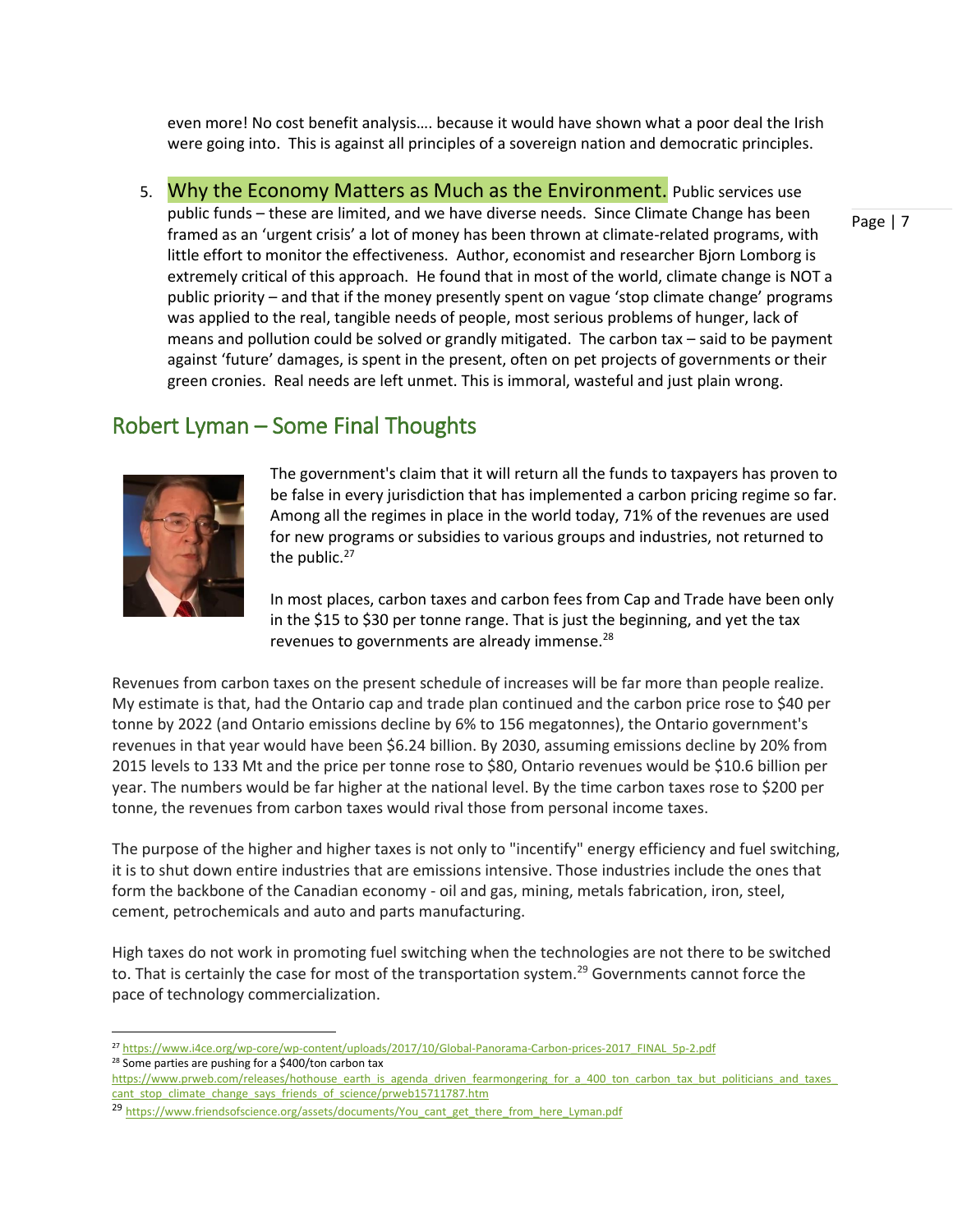Taxing everyone's fuel consumption and then giving the money back to people on a per capita basis would have regressive income effects; energy costs are a higher share of the spending of a low-income person than they are of a high-income person, so the people with low incomes would get back less than they paid.

The danger, of course, is that governments would in fact see this as the greatest opportunity ever to do some social re-engineering and to massively subsidize all kinds of new programs, transferring funds from those who have it to those who do not.

When the high value energy-intensive industries are the ones losing out to the subsidized ones, we will inevitably end up with a far smaller economy - *the Venezuela solution.*

*Venezuela "…the combination of plummeting oil revenues and years of government mismanagement has virtually killed off the country's economy, sparking a humanitarian crisis that threatens to engulf the region. Caracas refuses to track inflation (or at least publish its findings), but the National Assembly calculates the annual rate to be more than 4,000 percent, and the International Monetary Fund predicts it could hit 13,000 percent this year. Given how much prices have already risen since January, the real number could be 10 times higher."* – Foreign Affairs, July 16, 2018

<https://foreignpolicy.com/2018/07/16/how-venezuela-struck-it-poor-oil-energy-chavez/>



<http://archivio.lavocedeltrentino.it/2016/05/26/crisi-venezuela-supermercati-vuoti-manca-lo-zucchero-e-si-ferma-la-produzione-di-coca-cola/>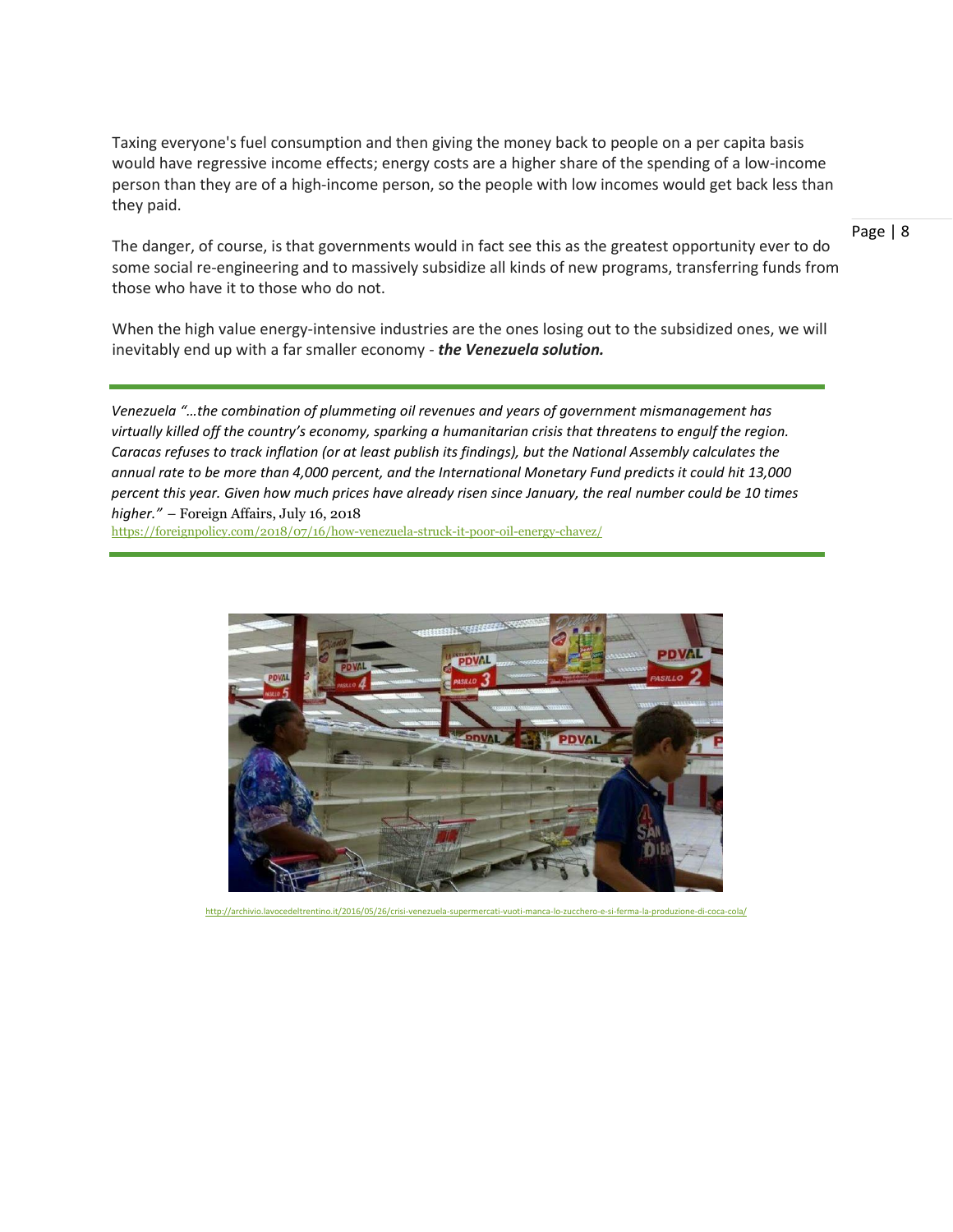#### *Additional Resources:*

McKitrick on Climate Change - plain language guide to Social Costs of Carbon [https://www.friendsofscience.org/assets/documents/McKitrick\\_Climate\\_Change\\_SCC\\_Feb\\_14\\_2015.pdf](https://www.friendsofscience.org/assets/documents/McKitrick_Climate_Change_SCC_Feb_14_2015.pdf)

14 short videos w Dr. Ross McKitrick on Climate Change and Carbon tax <https://youtu.be/g30JfQIK6GA?list=PLZcRTdbkGEnHfU8-dkQfGnO67K6p1m8rh>

Page | 9

"Alberta Climate Plan - A Burden with No Benefit" [https://friendsofscience.org/assets/documents/AB\\_Climate%20Plan\\_Economic\\_Impact\\_Gregory\\_Tech.pdf](https://friendsofscience.org/assets/documents/AB_Climate%20Plan_Economic_Impact_Gregory_Tech.pdf)

Robert Lyman: Panorama of Carbon Pricing [The Global Panorama of Carbon Prices in 2017](http://blog.friendsofscience.org/2018/03/18/the-global-panorama-of-carbon-prices-in-2017/)

Robert Lyman: Just the Facts on COP-21 Paris Agreement [THE COP21 AGREEMENT](http://blog.friendsofscience.org/2017/06/09/the-cop21-agreement-just-the-facts-please/) – JUST THE FACTS, PLEASE

Video presentation: [Carbon tax, coal phase-out challenged at Grande Prairie agriculture conference](https://youtu.be/MWL6-nm1g_U)

Let them Eat Carbon: Let Them Eat Carbon - [Rebuttal to Ecofiscal Commission's report "Clearing the Air"](https://youtu.be/xBYbtQRzV2k)

Let them Eat carbon - report: <http://blog.friendsofscience.org/wp-content/uploads/2018/04/Let-Them-Eat-Carbon-FINAL-R-1-April-18-2018.pdf>

Critiquing Abacus Data methodology on climate change as priority [The Abacus Data-Ecofiscal Push Poll](http://blog.friendsofscience.org/2018/04/11/the-abacus-data-ecofiscal-push-poll-a-critique-of-methodology/) – A Critique of Methodology

Checkstop: Challenging the Canadian Federal Government's Carbon Pollution Pricing System Results Report [http://blog.friendsofscience.org/wp-content/uploads/2018/05/Challenging-the-Canadian-Federal-Government-](http://blog.friendsofscience.org/wp-content/uploads/2018/05/Challenging-the-Canadian-Federal-Government-FINAL-R-2-May-2-2018.pdf)[FINAL-R-2-May-2-2018.pdf](http://blog.friendsofscience.org/wp-content/uploads/2018/05/Challenging-the-Canadian-Federal-Government-FINAL-R-2-May-2-2018.pdf)

CLIMATE CHANGE POLICIES AND CARBON TAXES – A Brief for the Prime Minister of Canada [http://blog.friendsofscience.org/2018/07/18/climate-change-policies-and-carbon-taxes-a-brief-for-the-prime](http://blog.friendsofscience.org/2018/07/18/climate-change-policies-and-carbon-taxes-a-brief-for-the-prime-minister-of-canada/)[minister-of-canada/](http://blog.friendsofscience.org/2018/07/18/climate-change-policies-and-carbon-taxes-a-brief-for-the-prime-minister-of-canada/)

Prof. Samuele Furfari on Venezuela: [http://blog.friendsofscience.org/2017/08/09/venezuela-the-missed](http://blog.friendsofscience.org/2017/08/09/venezuela-the-missed-opportunity-to-become-norway-of-latin-america/)[opportunity-to-become-norway-of-latin-america/](http://blog.friendsofscience.org/2017/08/09/venezuela-the-missed-opportunity-to-become-norway-of-latin-america/)

"Conning the Climate" by Mark Schapiro, Harper's Magazine, Feb. 2010 (cover quote) <http://citizensclimatelobby.org/files/Conning-the-Climate.pdf>